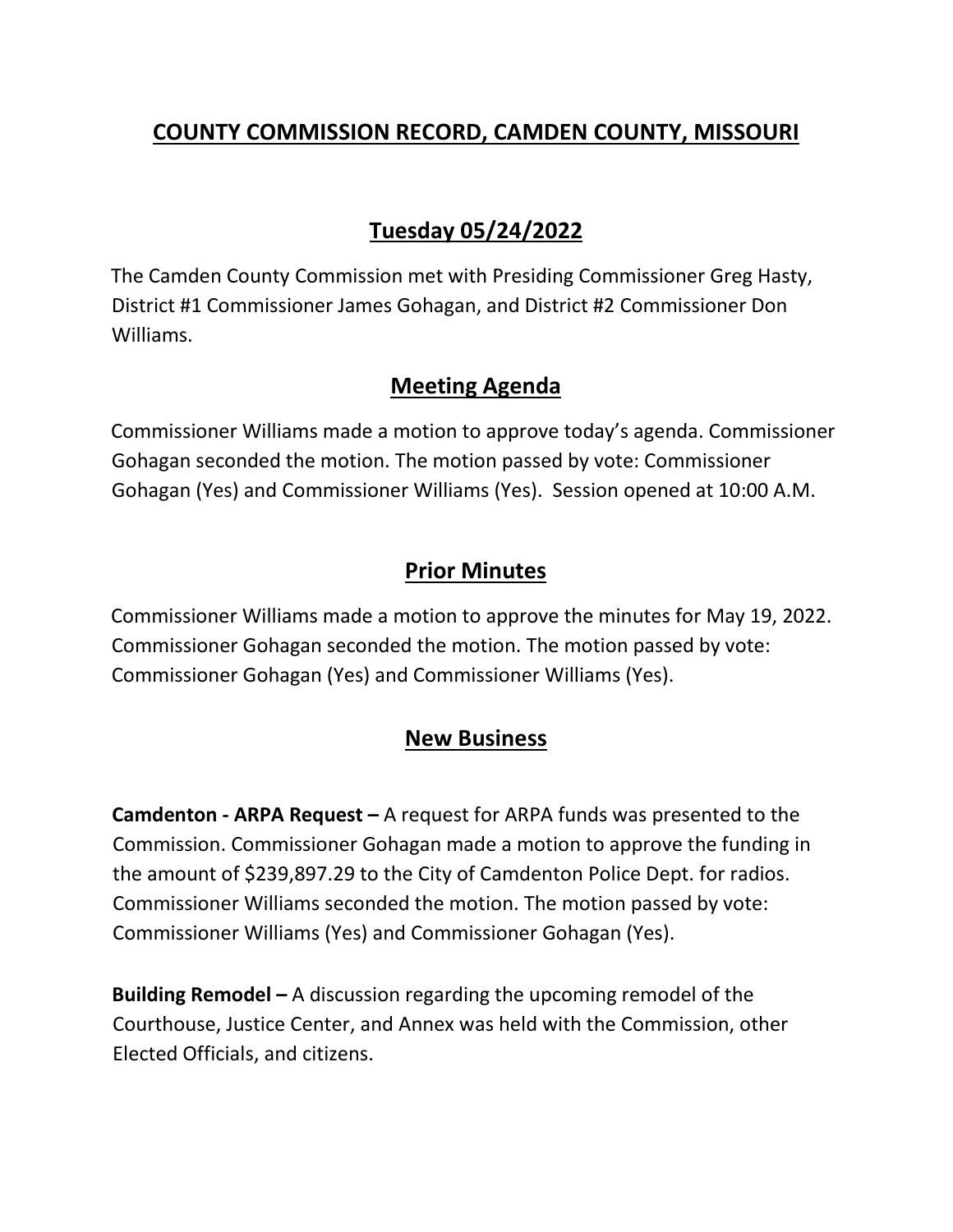**Resolution –** A resolution declaring the intent of Camden County, Missouri, to authorize the delivery of certificates of participation series 2022 to provide funds for the remodel project. Commissioner Williams made a motion to adopt the resolution. Commissioner Hasty seconded the motion. The motion passed by vote: Commissioner Williams (Yes), Commissioner Gohagan (No), and **Commissioner Hasty (Yes).** 

#### RESOLUTION NO.  $\angle 2\angle 22 - 01$

#### A RESOLUTION DECLARING THE INTENT OF CAMDEN COUNTY,<br>MISSOURI, TO DELIVER CERTIFICATES OF PARTICIPATION AND<br>AUTHORIZING AND APPROVING CERTAIN ACTIONS IN CONNECTION THEREWITH.

WHEREAS, Camden County, Missouri (the "County"), finds it necessary to authorize the WHEREAS, Canuell County, Missouri (the County ), thus a necessary of members and<br>delivery of Certificates of Participation (Camden County, Missouri, Lessee), Series 2022 (the<br>"Certificates") to provide funds to pay the cos courthouse facilities, including renovating internal and external structures and installing new HVAC, plumbing and lighting equipment (the "Project"), and (b) executing and delivering the Certificates; and

WHEREAS, the County has selected D.A. Davidson & Co., as underwriter (the "Underwriter") and Gilmore & Bell, P.C., as special tax counsel; and

WHEREAS, the County desires to authorize the Underwriter to proceed with the offering for sale of the Certificates, including the use and distribution of the Preliminary Official Statement for the Certificates:

#### NOW, THEREFORE, BE IT RESOLVED BY THE COUNTY COMMISSION OF CAMDEN COUNTY, MISSOURI, AS FOLLOWS:

The County Commission hereby declares the intent of the County to deliver the Section 1. Certificates in the maximum principal amount of \$4,000,000 for the purposes described in the recitals above. The County has incurred certain capital expenditures in connection with the Project and may incur additional capital expenditures in connection with the Project after the date of approval of this Resolution. The County intends to reimburse itself for such expenditures with the proceeds of the Certificates.

The County authorizes the Underwriter to proceed with the offering for sale of **Section 2.** Extricted in the Certificates, including the use and distribution of the Preliminary Official Statement. The County<br>Commission hereby authorizes the Presiding Commissioner to deem the Preliminary Official Statement to be "final" as of its date, except for the omission of such information as is permitted by Rule  $15c2-12(b)(1)$ of the Securities and Exchange Commission (the "Rule"). To enable the Underwriter to comply with the requirements of the Rule, the Presiding Commissioner is further authorized, if requested, to provide the Underwriter a letter or certification to that effect and to take such other actions or execute such other documents as such officer in his reasonable judgment deems necessary.

The County shall, and the officials and agents of the County are hereby Section 3. authorized and directed to, take such actions and execute such documents, certificates and instruments as may be necessary or desirable to carry out and comply with the intent of this Resolution.

This Resolution shall take effect and be in full force from and after its passage by Section 4. the County Commission.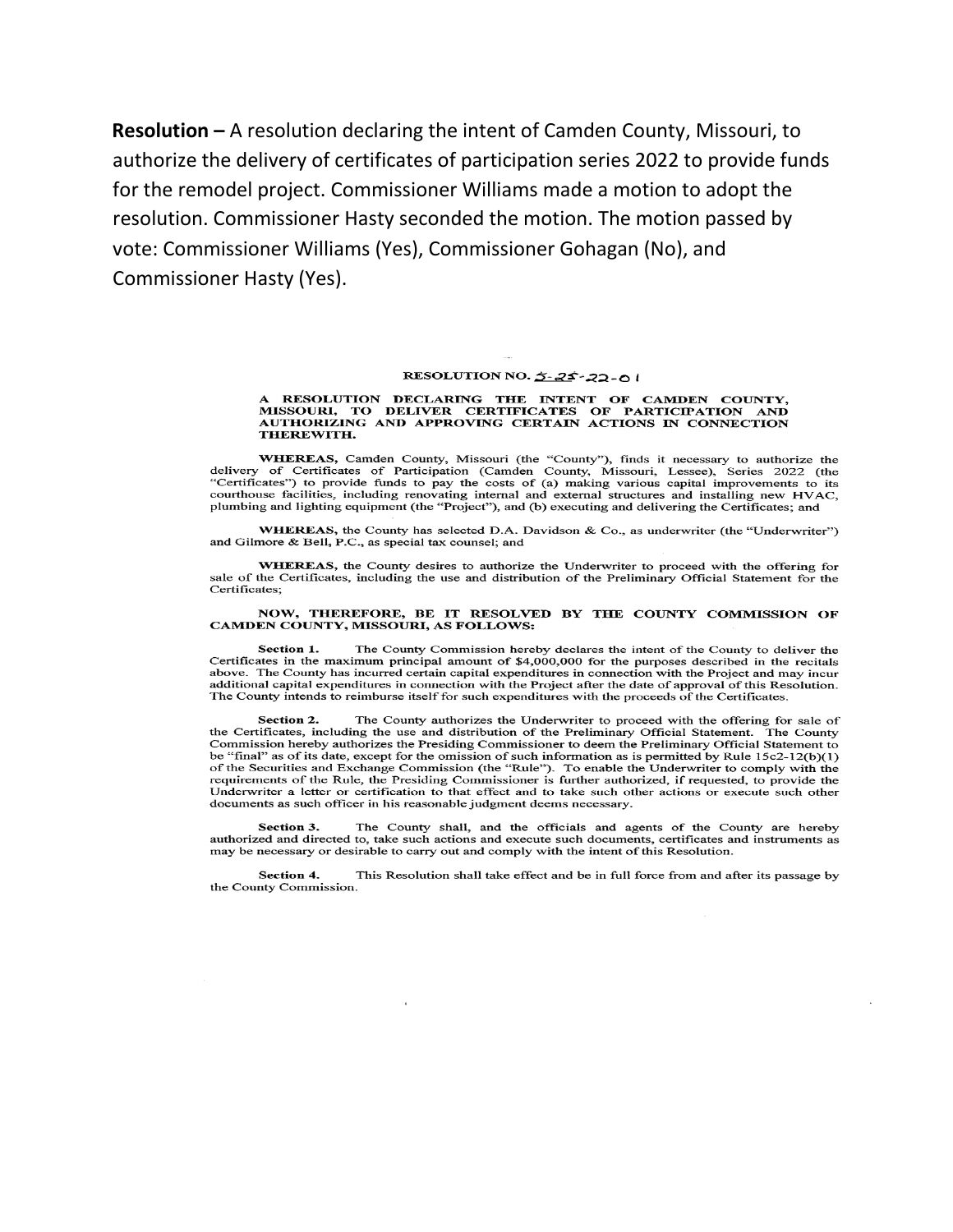PASSED by the County Commission of Camden County, Missouri, this May 2022.

Greg Nasty, Phyliding Commissioner



James Gohagan, Commissioner, 1st District

Don Williams, Commissioner, 2nd District

ATTEST:

ooc

Rowland A. Todd, County Clerk

 $-2-$ 

R&B Budget Amendment - A budget amendment "Change to R&B" was presented to the Commission for approval. Commissioner Gohagan made a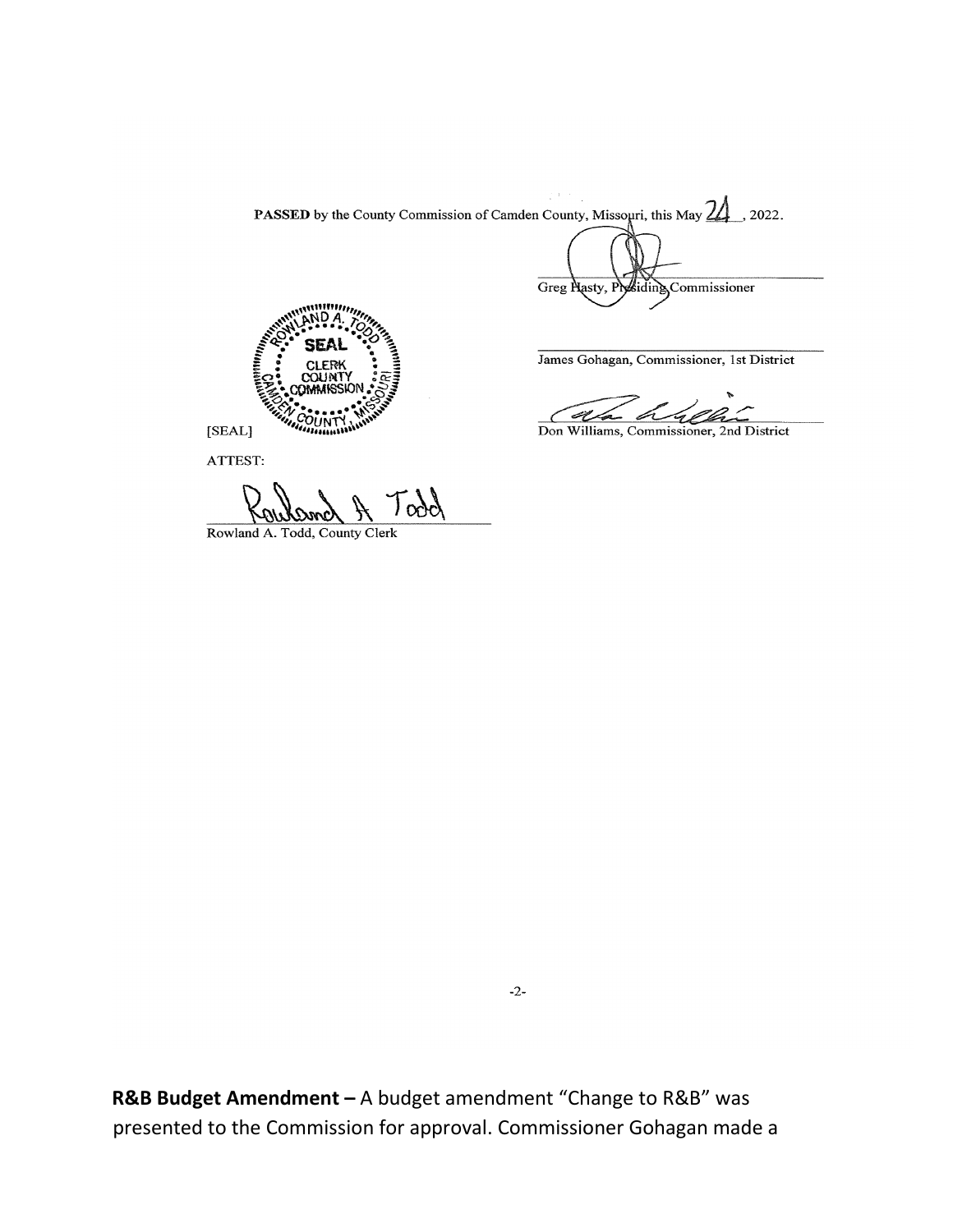motion to approve budget amendment for Road and Bridge. Commissioner Williams seconded the motion. The motion passed by vote: Commissioner Williams (Yes) and Commissioner Gohagan (Yes).

#### **Jimmy Laughlin** CAMDEN COUNTY AUDITOR

1 Court Circle, Suite #7 Camdenton, MO 65020 (573) 346-4440 Ext. 1341

 $M_{\alpha\alpha}$ , 24  $\overline{\phantom{0}}$  2022

Request for Amendment of the 2022 Budget:

"Road & Bridge"

" Change to R&B "

SP R&B - Const.Equipment.Purchase 002-002-58100.000 Decrease Expense Line

SP R&B - Material - Chat Increase Expense Line

002-002-58000.000

\$160,000.00

\$160,000.00

This change due to landslide on Ozark Isle

Jimmy Laughlin

Presiding Commissioner

Kendra Hicks, Treasurer Copy: Rowland Todd, County Clerk

Associate Commissioner

**Associate Commissioner** 

Initial:  $\mathcal{L}$